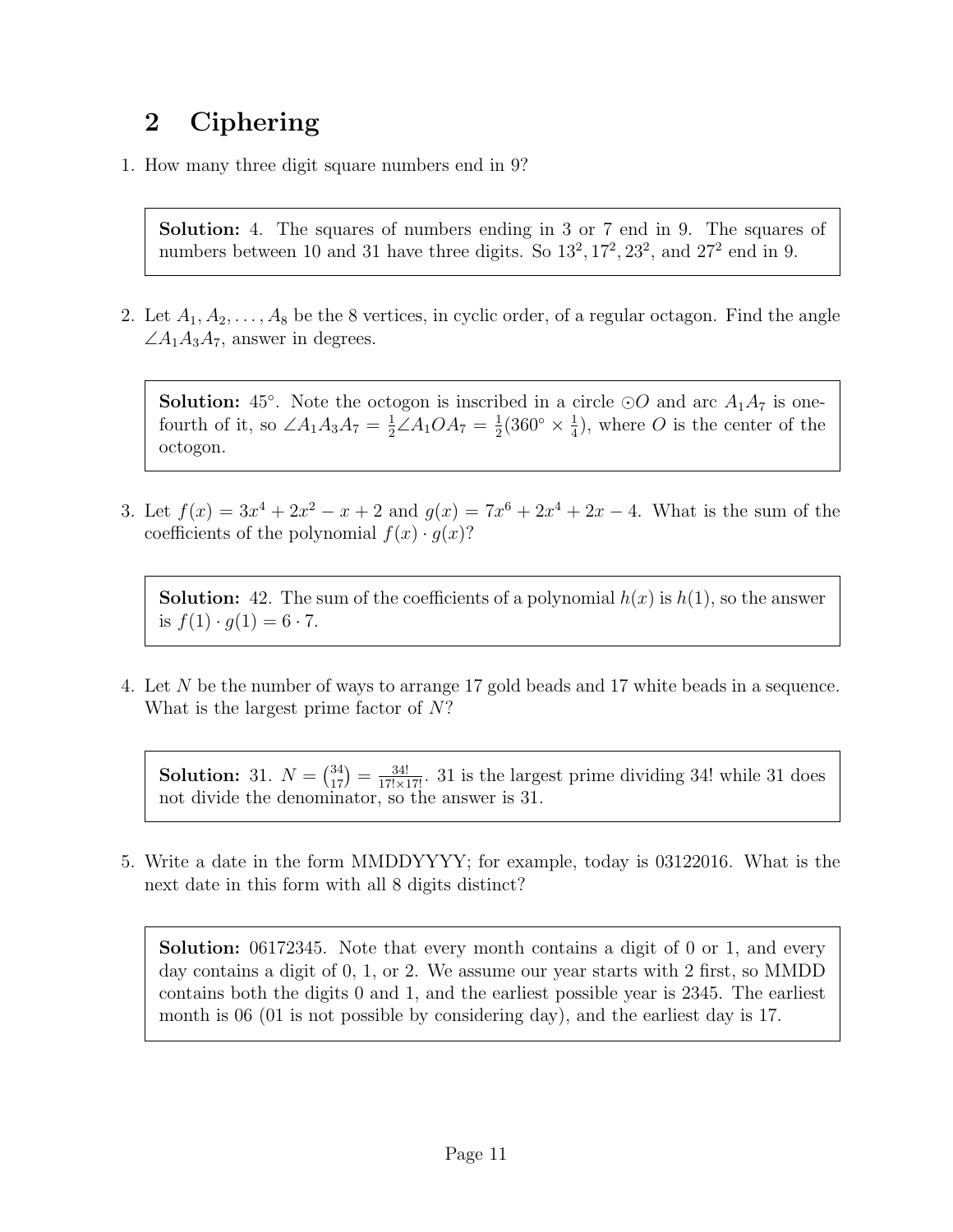6. Consider a  $5 \times 5 \times 5$  cube with the outside surface painted blue. Buzz cuts the cube into 5 <sup>3</sup> unit cubes, then picks a cube at random. Given that the cube Buzz picked has at least one painted blue face, what is the probability that the cube has exactly two blue faces?



**Solution:**  $\frac{18}{49}$ . There are  $5^3 - 3^3 = 98$  cubes with at least one face painted blue. There are  $12 \times 3 = 36$  cubes with two faces painted blue. So the probablity is  $\frac{36}{98} = \frac{18}{49}.$ 

7. How many ways can one choose a non-empty set of integers whose sum is zero from the set  $\{-3, -2, -1, 0, 1, 2, 3, 6\}$ ?

Solution: 21. We first do the same problem without the 0 and the non-empty condition: if one chooses 6 then the only way to get a zero sum is to choose  $-1, -2, -3$ also; if one does not choose 6 and tries to choose odd number of integers then it must be  $\{-3, 1, 2\}$  or  $\{-2, -1, 3\}$ , otherwise one can pick any union of the sets  ${-3, 3}$ ,  ${-2, 2}$ ,  ${-1, 1}$ . So we have  $1 + 2 + 2^3 = 11$  subsets here, and the answer of original question is  $2 \times 11 - 1$  as every valid non-empty subset can be chosen to further include 0 or not.

8. Suppose  $\tan x + \cot x + \sec x + \csc x = 6$ . Find the value of  $\sin x + \cos x$ .

**Solution:**  $\frac{4}{3}$ . Write  $t := \sin x + \cos x$ , we have  $6 = \tan x + \cot x + \sec x + \csc x =$  $\frac{\sin^2 x + \cos^2 x}{\sin x \cos x} + \frac{\sin x + \cos x}{\sin x \cos x} = \frac{2}{t^2 - t^2}$  $\frac{2}{t^2-1}+\frac{2t}{t^2-1}$  $\frac{2t}{t^2-1}=\frac{2}{t-1}$  $\frac{2}{t-1}$ , so  $t = \frac{4}{3}$  $\frac{4}{3}$ .

9. What is the period length of the repeating sequence of digits in the duodecimal (base 12) expression for  $\frac{1}{2016}$ ? Here 2016 is in decimal, and your answer should be a decimal number.